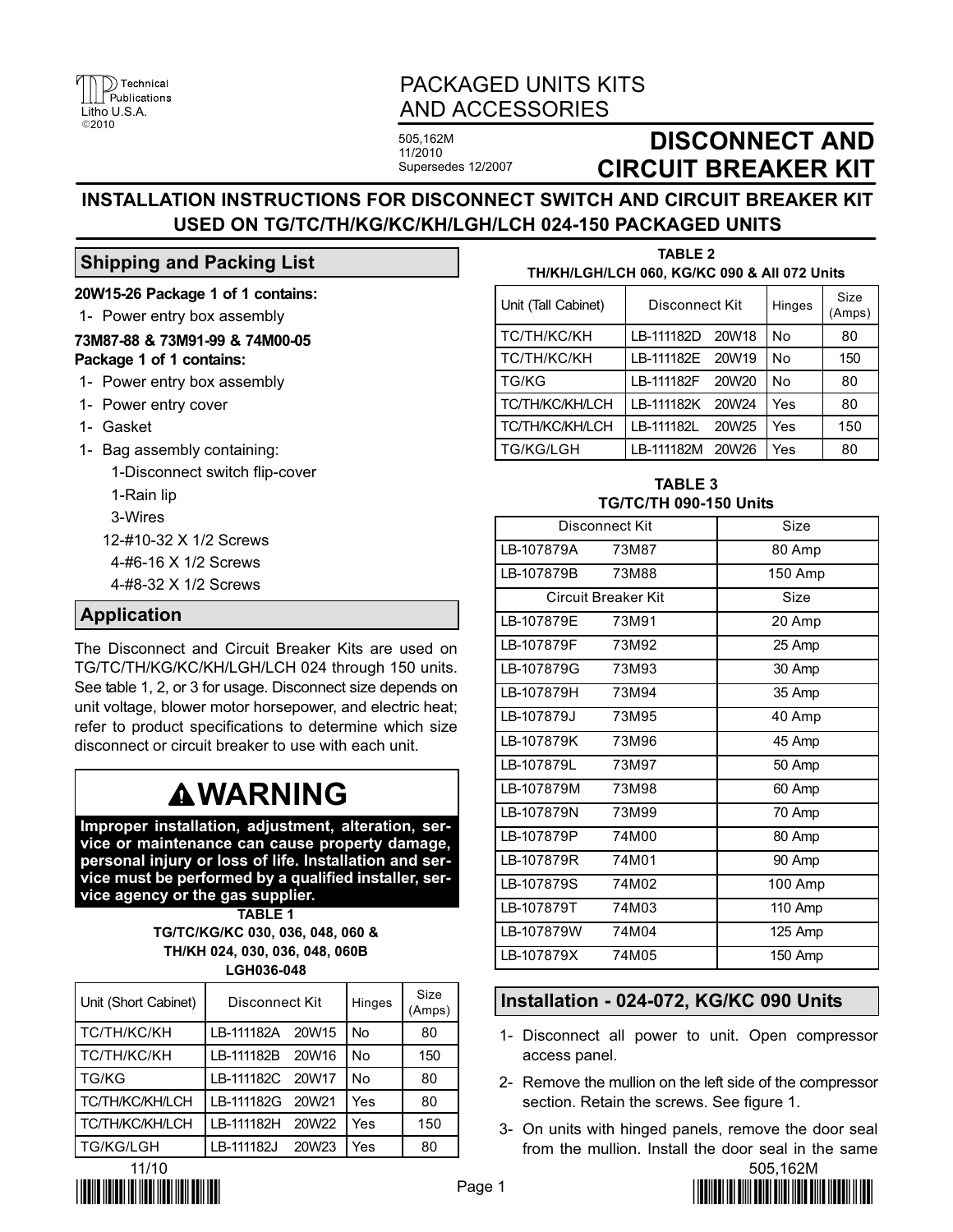location on the disconnect assembly mullion provided in this kit.

 4− Install the disconnect assembly in place of the removed mullion. Secure with retained screws.



FIGURE 1

# **ACAUTION**

Danger of sharp metallic edges. Can cause injury. Take care when servicing unit to avoid accidental contact with sharp edges.

### Installation − TG/TC/TH 090−150 Units

- 1− Disconnect all power to unit and remove compressor access panels.
- 2− Remove the cover plate on the mullion between the compressor and blower sections.
- 3− Align the power entry box, rain lip, and mullion engaging holes as shown in figure 2 and 3. Place the rain lip flange between the power entry box and the mullion. Secure with screws provided in kit.

### **Wiring**

- 1− Route main power through field−provided conduit to power entry box. See figure 4. Refer to unit dimensions in unit installation instruction for power entry location. Connect power wiring to L1, L2, and L3 on disconnect or circuit breaker.
- 2− Make wire connections as shown in figure 5 when no electric heat is installed. Make wire connections as shown in figure 6 when electric heat is installed with single point power supply. Refer to the component arrangement sticker on the inside of the compressor access panel for the location of K1, K2, and K3.

### Disconnect Cover − TG/TC/TH 090−150 Units

- 1− Install flip cover and gasket on painted side of power entry cover as shown in figure 7. Make sure flip cover opens upward.
- 2− Install power entry cover over power make−up box opening. Secure with screws.



FIGURE 2



FIGURE 3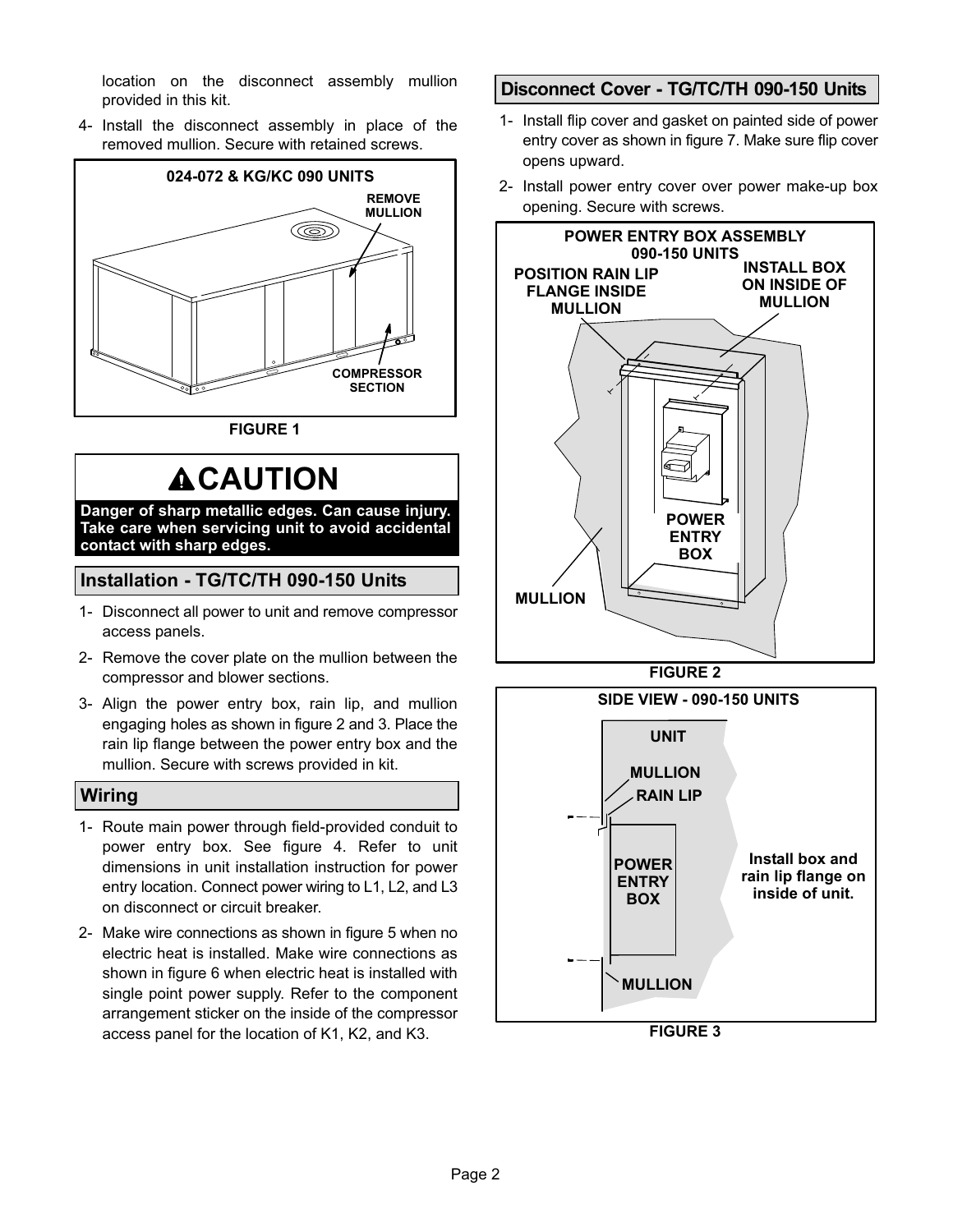

FIGURE 5